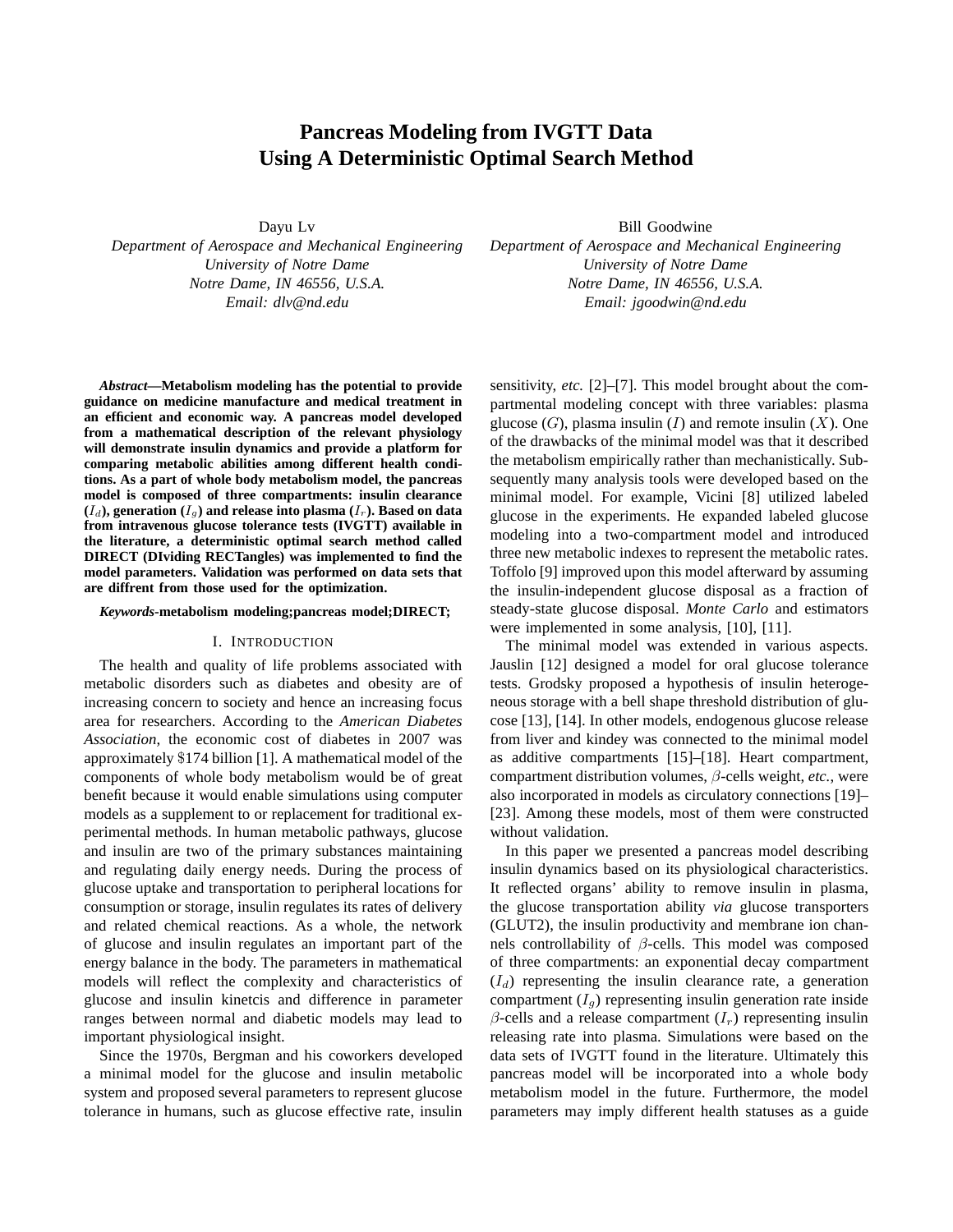for medical analysis and medicine manufacture.

To find the parameters, we implemented a deterministic optimal search method, DIRECT, to obtain the minium of the object function [24], [25], which in the present case is a measure of the difference of the response of our model from a set of published experimental data. An advantage of this optimization method is that, while it is not guaranteed to find a global minimum, the search is global, and hence not restricted to finding only local minima. It defines a hypercube from the parameters and divides it into hyper-rectangles in every direction from the center. Then it calculates object functions at the centers of each hyper-rectangle, determines candidate hyper-rectangles called Potentially Optimal Rectangles (POR) through the algorithm of *Gift Wrapping*, and continues to divide these candidate PORs until the search criteria is achieved. The parallel computing environment is the module of MPICH-1.2.7. At the end, we validated the model from different IVGTT data sets.

# II. MATHEMATICAL MODELING

#### *A. Model Establishment*

In this paper, the pancreas model describes insulin secretion and clearance rates, which are determined by glucose concentration, glucose transporters,  $\beta$ -cells' abilities of insulin generation and release. The three compartments: insulin generation  $(I_g)$ , insulin release  $(I_r)$  and insuline clearance  $(I_d)$  are illustrated in Figure 1.



Figure 1. Proposed pancreas model.

Glucose enters  $\beta$ -cells faciliated by the transporters GLUT2, which has been described in the literature by Michaelis-Menten kinetics with  $K_m$ =7-20 mM [26]. The high  $K_m$  reflects  $\beta$ -cells' sensitivity to different glucose concentrations. The rate of glucose entering  $\beta$ -cells (mmol/min), is defined as

$$
\frac{d}{dt}G_1 = V_{\text{max}} \frac{[G]}{K_1 + [G]},
$$
\n(1)

where  $G_1$  (mmol) represents the amount of glucose entering  $\beta$ -cells;  $V_{\text{max}}$  (mmol·min<sup>-1</sup>) represents the maximum glucose removal rate;  $[G]$  (mM) represents the glucose concentration in plasma; and  $K_1$  (mM) represents the Michaelis-Menten constant. Since  $V_{\text{max}}$  can be combined with other parameters, as described subsequently, it is not included in the parameters space for the optimization.

After entering the membranes of the  $\beta$ -cells, glucose stimulates the synthesis of insulin which is then stored in vesicle granules. Proinsulin is the precursor of insulin synthesis. The ratio of proinsulin to insulin during a hyperglycemic clamp is decreasing and at the end acheives a constant level, illustrating the saturation of insulin generation under a specific glucose concentration [27]. A sigmoid relation between proinsulin synthesis and glucose concentration in rats was given in [28], [29]. So the insulin generation rate,  $I_g$  (mU·min<sup>-1</sup>), is given by

$$
I_g = \frac{K_2}{1 + e^{-K_3 \times (G_1 - K_4)}} + K_5,\tag{2}
$$

where  $G_1$  (mmol) represents the amount of glucose transported into  $\beta$ -cells;  $K_2$  (mU·min<sup>-1</sup>) represents the difference between the maximal and basal generation rates;  $K_3$ (mmol−<sup>1</sup> ) represents the glucose ability to stimulate insulin synthesis;  $K_4$  (mmol) represents the glucose amount to stimulate the insulin generation rate increased to half of the maximal ability; and  $K_5$  (mU·min<sup>-1</sup>) represents the basal insulin generation rate.

Glucose inside the  $\beta$ -cells is metabolized to generate energy, which may turn off the  $K^+$ -ATP-dependent channels to produce membrane depolarization. This depolarization turns on calcium channels to stimulate insulin release into plasma [30], [31]. Insulin is released by exocytosis of the vesicle granules following a sigmoid function [32]. The insulin release rate,  $I_r$  (mU·min<sup>-1</sup>), represents the dynamics of membrane ion channels and may be represented as follows

$$
I_r = \frac{K_6}{1 + e^{-K_7 \times (G_1 - K_8)}} + K_9,\tag{3}
$$

where  $G_1$  (mmol) represents the amount of glucose transported into  $\beta$ -cells;  $K_6$  (mU·min<sup>-1</sup>) represents the difference between the maximal and basal insulin release rates;  $K_7$  (mmol<sup>-1</sup>) represents the ability of glucose to stimulate insulin release;  $K_8$  (mmol) represents the glucose amount inside  $\beta$ -cells to trigger the insulin release rate increased to half of the maximal ability; and  $K_9$  (mU·min<sup>-1</sup>) represents the basal insulin release rate.

The amount of insulin stored in  $\beta$ -cell granules,  $I_i$  (mU), is defined in Table I where  $I_{iold}$  (mU) represents current amount of insulin in granules; and  $I_{inew}$  (mU) represents the amount of insulin in granules after a time interval  $\Delta t$ (min). The reason for the definition is that, although many ion channels may open due to the high glucose concentration in plasma (which will carry more glucose into  $\beta$ -cells), there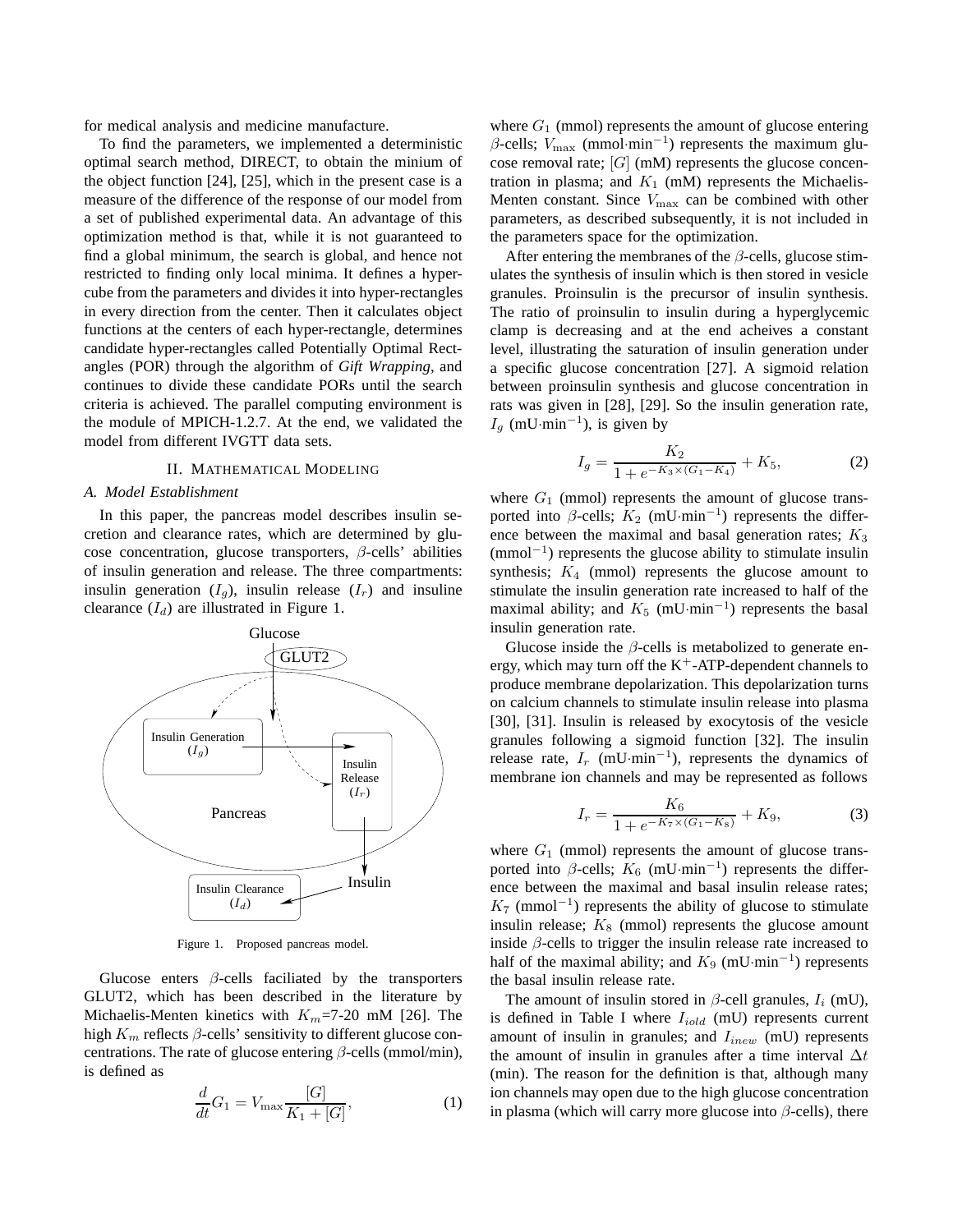Table I DEFINITION OF INSULIN AMOUNT IN GRANULES  $(I_i)$  and Insulin RELEASE RATE  $(I_r)$  FOR A TIME INTERVAL  $\Delta t$ .

| $I_{i \text{old}} > I_r \cdot \Delta t$         | $I_{inew} = I_{iold} + (I_g - I_r) \cdot \Delta t$<br>$I_r =$ Equation 3 |
|-------------------------------------------------|--------------------------------------------------------------------------|
| $I_{i \text{old}} \leqslant I_r \cdot \Delta t$ | $I_{inew} = I_g \cdot \Delta t$<br>$I_r = I_{i \text{old}}/\Delta t$     |

may not be sufficient insulin in vesicle granules for release. Hence, the initial insulin storage amount,  $K_{10} = I_{i0}$  (mU), serves as another parameter in the model.

In the body, the pancreas releases insulin into plasma *via* the portal vein, 60% of which is immediately removed by the liver. After entering circulation, the kidney removes approximately 50% of peripheral insulin [31], [33]. Insulin is bound to receptors and most of it is degraded by the insulin-degrading enzymes in the intracellular space while the remaining insulin reenters plasma. The dynamics of insulin removal follow a Michaelis-Menten function [34], [35]. So the clearance rate  $I_d$  (mU·l<sup>-1</sup>·min<sup>-1</sup>) is

$$
I_d = -K_{11} \frac{I}{I + K_{12}},\tag{4}
$$

where  $K_{11}$  (mU·l<sup>-1</sup>·min<sup>-1</sup>) represents the maximal insulin removal rate; and  $K_{12}$  (mU·l<sup>-1</sup>) represents the Michaelis-Menten constant.

Finally the dynamic of insulin concentration is defined as:

$$
\frac{d}{dt}I = I_d + \frac{I_r}{V_p},\tag{5}
$$

where  $V_p$  (1) represents the plasma volume. The volume of plamsa is determined from [36] assuming its value proportional to the subject's body weight. If a subject's weight was not provided, a standard of 70kg was assumed.

## *B. Optimal Search*

There are 12 parameters  $(K_i, i = 1, \dots, 12)$  to be determined in the model. We adopted the experimental data from [3], [8], [17], [37]–[39] and divided them into two groups for optimization (4 data sets) and validation (3 data sets). In these experiments, IVGTTs were performed on normal subjects and the time span of each experiment was at least 180 minutes. The pooled samples of data sets in each group were implemented in simulations [40].

We used a deterministic optimal search method called DIRECT for optimization [24], [25]. One of its advantages is that it is a global search method in a multi-dimension parameters space with simple boundaries. Initially the parameters space is a unit hyper-cube with each side denoted as  $\hat{K}_i \in [0, 1]$ , where  $\hat{K}_i$  was a scale of the corresponding parameter  $K_i = A_i \hat{K}_i$  with magnitude  $A_i$ . The coordinates of every point in this hyper-cube may be substituted into the pancreas model for simulations. To compare data from simulations and clinical experiments with a total sample size of  $m$ , we defined the objective function  $f$  as following:

$$
f = \sqrt{\sum_{j=1}^{m} \left( \frac{x_j - x_{j0}}{x_{j0}} \right)^2},
$$
 (6)

where  $j \in [1, m]$  represents the sample size of the pooled samples data for optimization; and  $x_i, x_{i0}$  represent the corresponding data of simulation and pooled samples at the sample time point respectively. These data points  $x_i, x_{i0}$ represent plasma insulin levels at a given time and plasma glucose concentration.

# *C. Results*

The simulation results of optimization and validation are demonstrated in Figure 2 with the determined parameters:  $K_1 = 22.182$  mM,  $K_2 = 44.460$  mU·min<sup>-1</sup>,  $K_3$ =3150.211 mmol<sup>-1</sup>,  $K_4$ =3.074×10<sup>-3</sup> mmol,  $K_5$ =44.155 mU·min<sup>-1</sup>, K<sub>6</sub>=180.262 mU·min<sup>-1</sup>, K<sub>7</sub>=2026.597 mmol<sup>-1</sup>,  $K_8$ =2.945×10<sup>-3</sup> mmol,  $K_9$ =9.892 mU·min<sup>-1</sup>,  $K_{10} = 326.932 \quad \text{mU}, \quad K_{11} = 88.897 \quad \text{mU·l}^{-1} \cdot \text{min}^{-1}, \quad \text{and}$  $K_{12}=84.934$  mU·l<sup>-1</sup>. The validation proved that the pancreas model fitted the clinical data very well.

Furthermore, the simulation results of each data set (ID1, 2, and 3) in the validation group are demonstrated respectively in Figure 3 showing that the pancreas model still can capture the dynamics of insulin response in individual expemeriments.

## III. CONCLUSION

In this paper we presented a physiological pancreas model succesfully describing insulin dynamics in  $\beta$ -cells. Its parameters can be determined as a global optimum *via* DIRECT demonstrated in Figure 2 and 3. The optimization and validation results showed the agreement between the model and the clinical experiments. One of the model's advantages is its intrinsic ability of describing the pancreas physiological characteristics such as glucose transportation  $(K_1)$ , insulin generation  $(K_2, K_3, K_4, K_5)$ , release  $(K_6, K_7, K_8, K_9)$ , granules reservoir  $(K_{10})$  and removal  $(K_{11}, K_{12})$ . The pancreas model not only can be applied to derive a set of parameters for a general normal subject as stated in this paper, but also it can record an individual's pancreas health dynamics. We can learn from the history of the parameters about how the characteristics of pancreas are changing which is benefit of long term metabolism analysis and provides guidance on medical research for finding pharmaceutic targets. Last but not least, this pancreas model can be connected as a component to a whole body metabolism model for extended research [41]. Since the insulin plays an important role in regulating energy in the whole body, its accurate representation will help understanding complex metabolic pathways.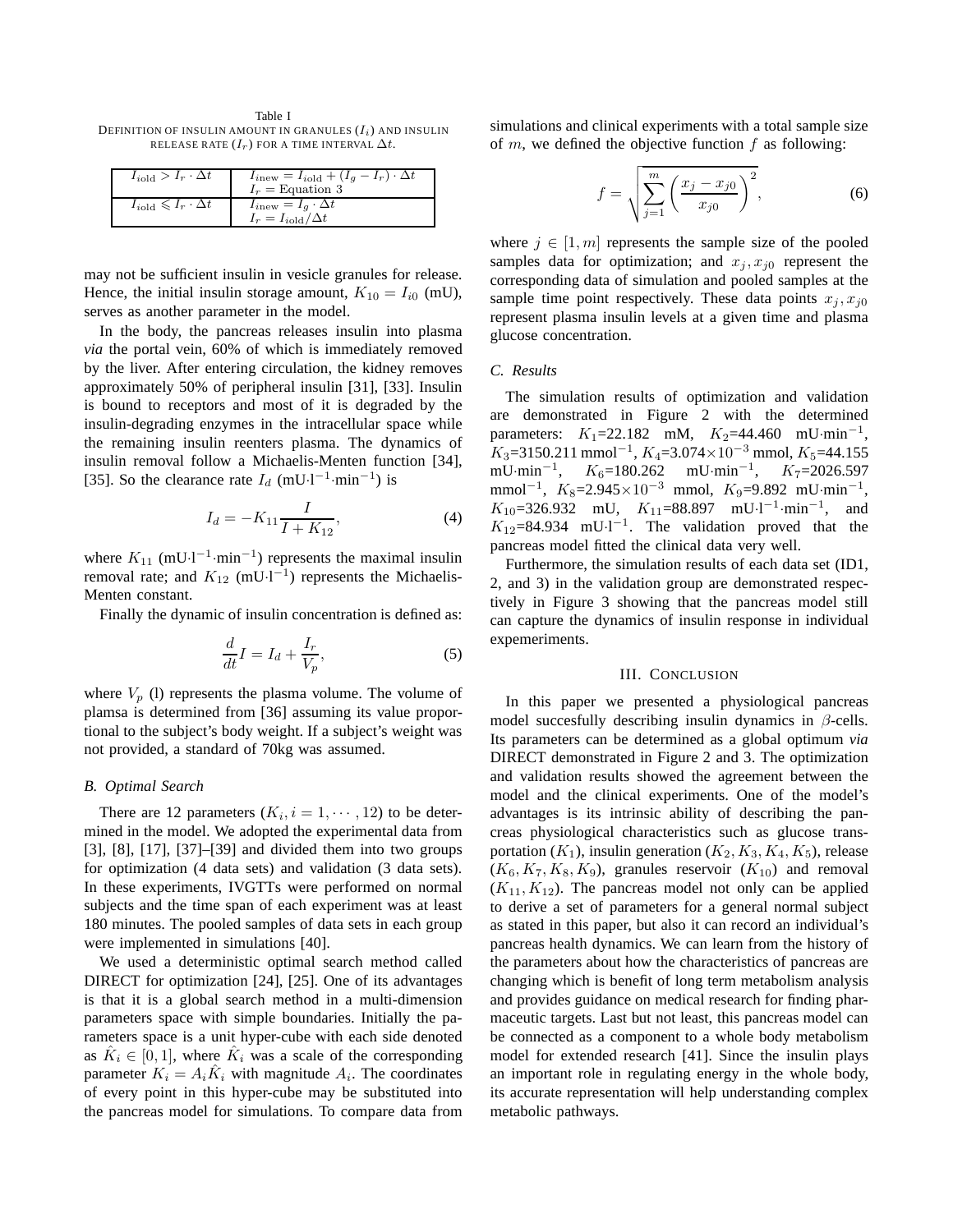

Figure 2. Simulation results of optimization and validation.

In the future, this pancreas model may be improved in serveral areas. First of all, insulin amount in pancreas granules varies for different individuals which might be obtained *via* non-invasive image techniques or determined by multiinjection of glucose or insulin. The different insulin release peaks reflects the insulin amount and generation ability. Secondly, the governing equation of insulin generation may be revised to a better function if more details obtained inside  $\beta$ -cells about this process. Thirdly as mentioned in some literatures [42]–[44],  $\beta$ -cells have a property of oscillation. We can extend our current model to a multi-scale problem to investigate the relation between smaller time scale oscillation and the insulin release in a larger time scale.

In summary, the model presented in this paper describes pancreas in a physiological way. The model parameters were acheived *via* a deterministic global optimal search. Simulation results agreed with experimental data. This model might be used for describing health situation for a general group of subjects or for an individual which is beneficial for medical research. Also it can be expanded for further physiological modeling.

## ACKNOWLEDGMENT

Support from the Notre Dame Faculty Research Program is gratefully acknowledged.

#### **REFERENCES**

- [1] A. D. Associationn, "http://www.diabetes.org/diabetesstatistics.jsp."
- [2] R. Bergman *et al.*, "Quantitative estimation of insulin sensitivity," *Am. J. of Physiology*, vol. 236, pp. E667–677, 1979.
- -, "Physiologic evaluation of factors controlling glucose tolerance in man," *J. Clin. Invest.*, vol. 68, pp. 1456–1467, 1981.
- [4] R. Bergman, "Toward physiological understanding of glucose tolerance: Minimal-model approach," *Diabetes*, vol. 38, no. 12, 1989.
- [5] C. Cobelli and G. Toffolo, "A model of glucose kinetics and their control by insulin, compartmental and noncompartmental approaches," *Mathematical Biosciences*, vol. 72, pp. 291– 315, 1984.
- [6] G. Pacini and R. Bergman, "MINMOD: A computer program to calculate insulin sensitivity and pancreatic responsibility from the frequently sampled intravenous glucose tolerance test," *Computer Methods and Programs in Biomedicine*, vol. 23, pp. 113–122, 1986.
- [7] G. Toffolo *et al.*, "Quantitative estimation of beta cell sensitivity to glucose in the intact organism: A minimal model of insulin kinetics in the dog," *Diabetes*, vol. 29, pp. 979–990, 1980.
- [8] P. Vicini *et al.*, "The hot IVGTT two-compartment minimal model: Indexes of glucose effectiveness and insulin sensitivity," *Am. J. Physiol.*, vol. 273, pp. 1024–1032, 1997.
- [9] G. Toffolo and C. Cobelli, "The hot IVGTT two-compartment minimal model: an improved version," *Am. J. Physiol. Endocrinol. Metab.*, vol. 284, pp. E317–E321, 2003.
- [10] T. Lotz *et al.*, "Monte Carlo analysis of a new model-based method for insulin sensitivity testing," *Computer Methods and Programs in Biomedicine*, vol. 89, pp. 215–225, 2008.
- [11] C. Neatpisarnvanit and J. Boston, "Estimation of plasma" insuliin from plasma glucose," *IEEE Trans. on Biomed. Engr.*, vol. 49, no. 11, pp. 1253–1259, 2002.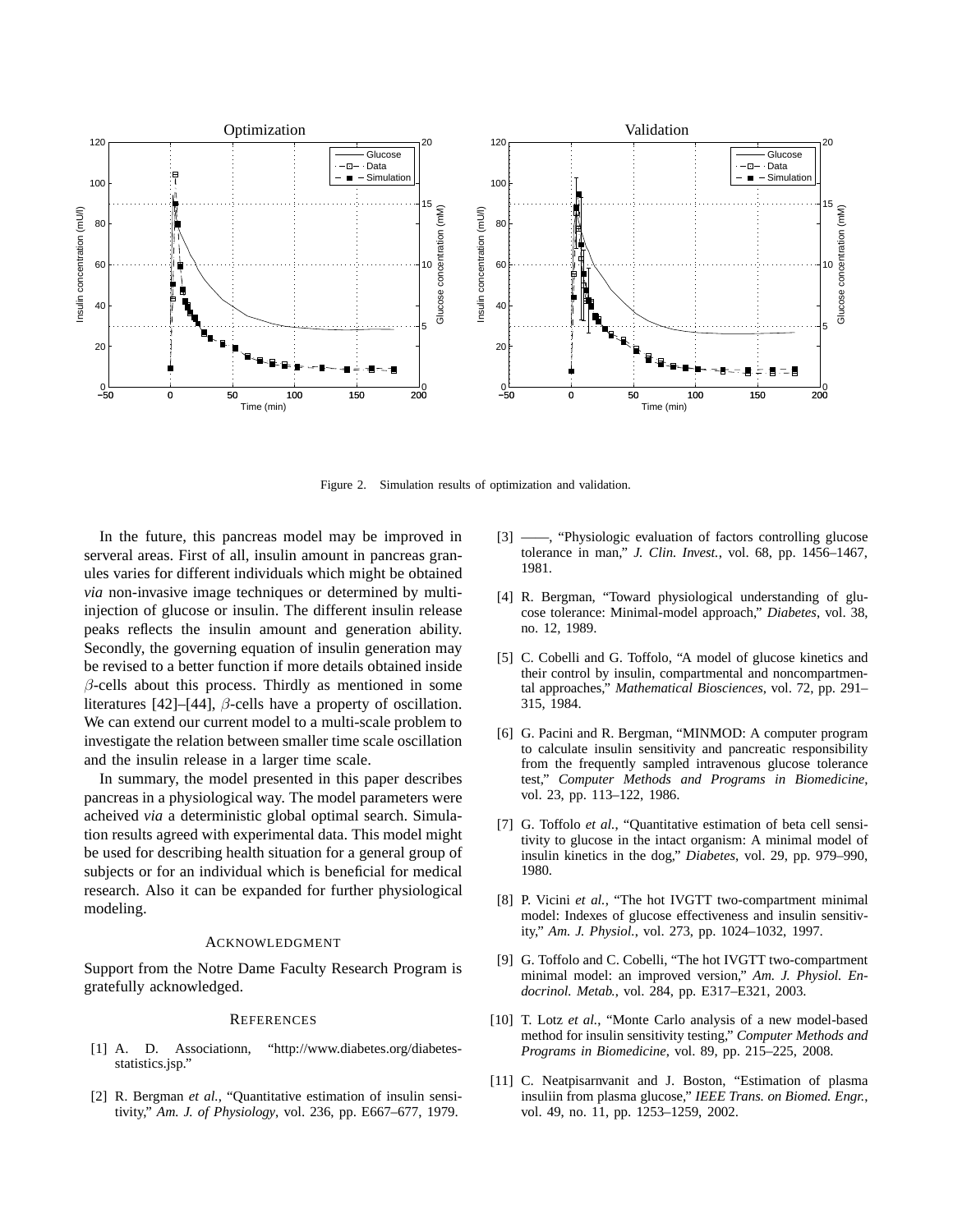

Figure 3. Simulation results of three data sets in the group of validation respectively.

- [12] P. Jauslin *et al.*, "An integrated glucose-insulin model to describe oral glucose tolerance test data in type 2 diabeteics," *J. Clin. Pharmacol*, vol. 47, pp. 1244–1255, 2007.
- [13] G. Grodsky, "A threshold distribution hypothesis for packet storage of insulin and its mathematical modeling," *J. Clin. Invest.*, vol. 51, pp. 2047–2059, 1972.
- [14] R. Overgaard and O. Arino, "Mathematical beta cell model for insulin secretion following IVGTT and OGTT," *Annals of Biomedical Engineering*, vol. 34, no. 8, pp. 1343–1354, 2006.
- [15] A. Caumo and C. Cobelli, "Hepatic glucose production during the labeled IVGTT: Estimation by deconvolution with a new minimal model," *Am. J. Physiol.*, vol. 264, pp. E829–E841, 1993.
- [16] P. Vicini *et al.*, "Glucose effectiveness and insulin sensitivity from the minimal models: Consequences of undermodeling assessed by monte carlo simulation," *IEEE Trans. on Biomed. Engr.*, vol. 46, no. 2, pp. 130–137, 1999.
- [17] R. Hovorka *et al.*, "Partitioning glucose distribution/transport, disposal, and endogenous production during IVGTT," *Am. J. Physiol. Endocrinol. Metab.*, vol. 282, pp. E992–1007, 2002.
- [18] K. Krudys *et al.*, "Integrated model of hepatic and peripheral glucose regulation for estimation of endogenous glucose production during the hot IVGTT," *Am. J. Physiol. Endocrinol. Metab.*, vol. 288, pp. E1038–E1046, 2005.
- [19] A. Mari, "Assessment of insulin sensitivity and secretion with the labelled intravenous glucose tolerance test: improved modelling analysis," *Diabetologia*, vol. 41, pp. 1029–1039, 1998.
- [20] B. Topp *et al.*, "A model of  $\beta$ -cell mass, insulin, and glucose kinetics: Pathways to diabetes," *J. Theor. Biol.*, vol. 206, pp. 605–619, 2000.
- [21] T. Lotz *et al.*, "Transient and steady-state euglycemic clamp validation of a model for glycemic control and insulin sensitivity testing," *Diabetes Technology and Therapeutics*, vol. 8, no. 3, pp. 338–346, 2006.
- [22] H. Silber *et al.*, "An integrated model for glucose and insulin regulation in healthy volunteers and type 2 diabetic patients following intravenous glucose provocations," *J. Clin. Pharmacol*, vol. 47, pp. 1159–1171, 2007.
- [23] M. Koschorreck and E. Gilles, "Mathematical modeling and analysis of insulin clearance *in vivo*," *BMC Systems Biology*, vol. 2, p. 43, 2008.
- [24] D. Jones *et al.*, "Lipschitzian optimization without the lipschitz constant," *J. of Optimization Theory and Application*, vol. 79, no. 1, pp. 157–181, 1993.
- [25] J. He *et al.*, "Dynamic data structures for a direct search algorithm," *Computational Optimization and Application*, vol. 23, pp. 5–25, 2002.
- [26] K. Frayn, *Metabolic Regulation: A Human Perspective*, 2nd ed. Oxford: Blackwell Science Ltd, 2003.